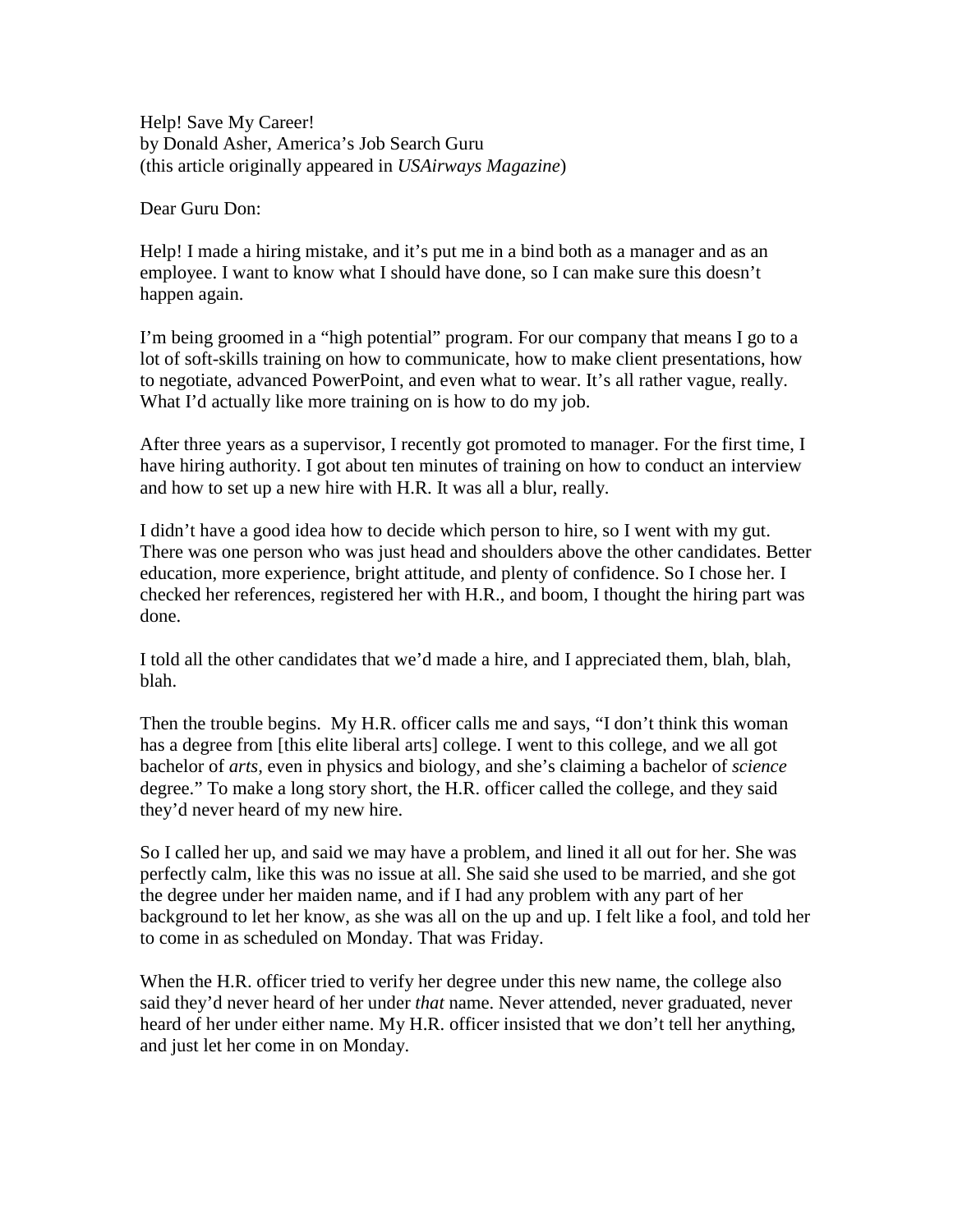On Monday, my H.R. officer met my new hire at the office and acted like it was great to meet someone from the old school. In about five minutes, she said she was sure this woman was a fraud. The new hire didn't know any professors, any buildings, the layout of the campus, nothing. So we challenged her, "You've never gone to [that school], have you?" This woman was escorted off the property, insisting all the way that she was a graduate of that school! It was bizarre.

Now I'm six weeks behind on my hiring project, and the whole company is talking about this incident that doesn't show me in a good light.

What should I have done?

Sign me,

Upset Gut

Dear U.G.:

Well, you have been blindsided by a resume liar! Don't feel alone. My investigations on this topic turn up that somewhere between 10% and 70% or more of resumes have substantive misstatements on them (that's another term for lies). All the studies I have read lately indicate that this problem is getting worse.

This research is conducted regularly by employers, recruiters, and academics. Depending on how the research is designed, you'll get slightly different ratios. It is frightening to note that in two recent surveys, 10% of respondents flat out admitted that they lied, so the real number has to be much higher than that.

I've been tracking this for two decades, and my aggregate feeling is that around one quarter of executive resumes have at least one blatantly nonverifiable claim on them.

To be clear, I'm not talking about an applicant who exaggerates his role in an accomplishment, or claims to be fluent in French when he'd have trouble ordering a salad in Paris. I'm talking about people who fabricate educational accomplishments and employment experiences out of smoke and thin air.

The problem is compounded by the phenomenon of diploma mills, which will mail back a seemingly legitimate diploma for a few dollars, suitable for framing. Some of these fake schools will answer the phone *and verify the accomplishment* to any caller. This situation is exacerbated by those diploma mills that actually pretend to give assignments and grade them, which in some cases even fools the "student" into believing he or she has an earned degree. There is a famous relationship guru who has one of these doctorates, and he is shameless about claiming it to this day, in spite of being outed repeatedly over it.

Finally, to make the whole thing stink worse than a skunk in a microwave, there are web sites dedicated to *helping* people fabricate resume items, the most famous of which is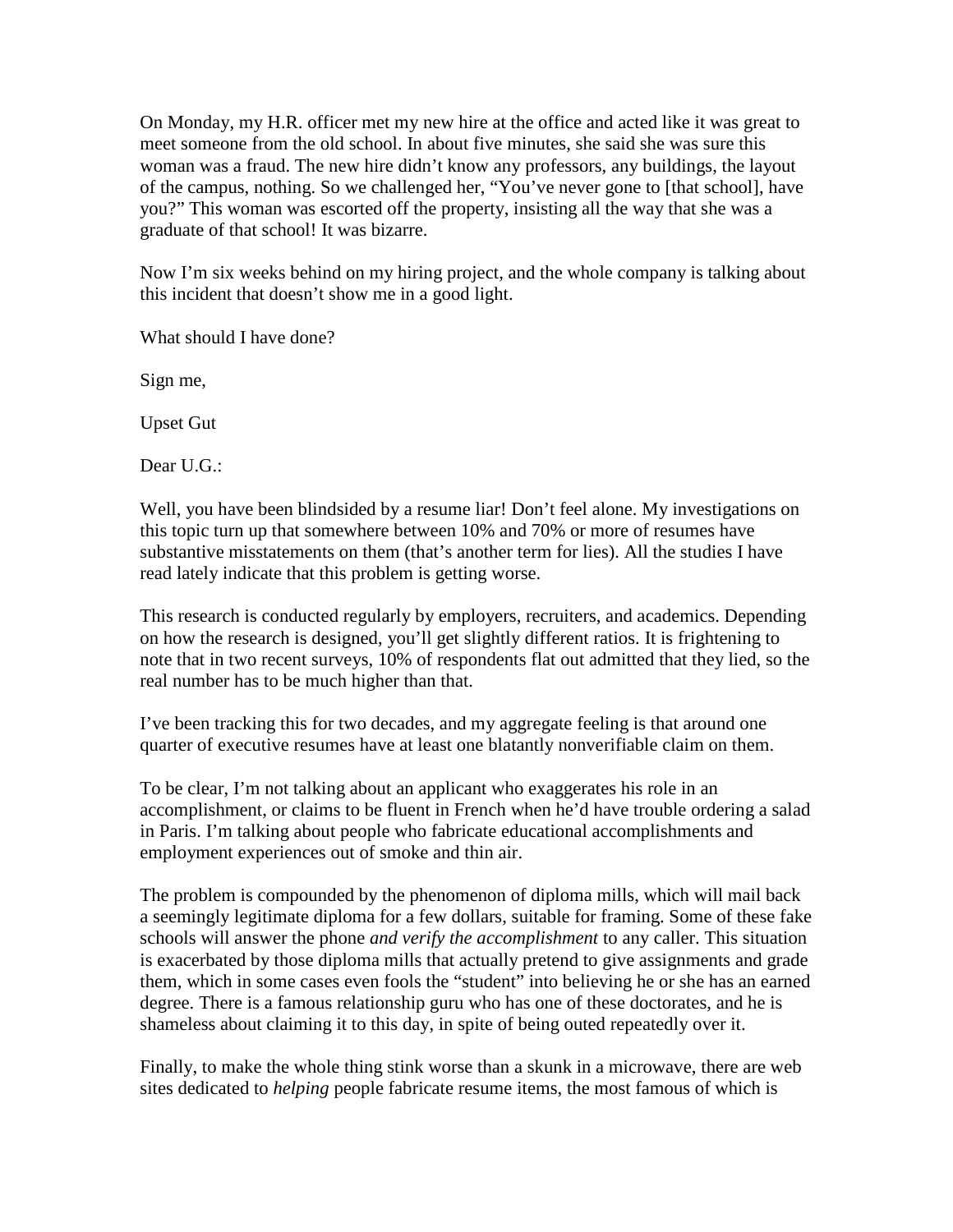[www.fakeresume.com.](http://www.fakeresume.com/) It is hard to tell if this site is a spoof or not, but in either case, the advice is clearly usable by those seeking to fabricate!

So, what should you have done to make a better hire? Here're my recommendations:

First, trust your gut. As Malcolm Gladwell has so thoroughly established in *Blink*, the gut is a fine decision-making instrument. *But* you have to back up the gut decision with good old fashioned rational verification. As Ronald Reagan said about making deals with the Soviet Union during the Cold War, "Trust, but verify."

There are four things any hiring authority should verify for every new hire:

- 1. Education
- 2. Title
- 3. Dates
- 4. Salary

I keep a list of accredited colleges and universities on my web site: [www.donaldasher.com/colleges.](http://www.donaldasher.com/colleges) If the school isn't listed there, that's a big warning flag. Next, with the person's name, date of graduation or attendance, and social security number, call the registrar of the university and ask to verify the education claim.

The H.R. office of old employers will readily verify dates of employment, and almost all will readily provide the official title the employee held. Most will not provide salary info, but will answer questions like this: "She is claiming a salary of \$62,000 per annum. Can you confirm or reject that number as accurate?"

Finally, the references provided by a jobseeker are just "level one" resources. An effective recruiter tracks down people who are not provided by the applicant, and asks them for "off the record" information.

Yes, this creates more work for you as a hiring officer, but you can't afford to hire the wrong people, and people who lie to you coming in the door and going to be lying to you all the way along.

Oh, and one more thing: Don't tell the other candidates you've hired someone until they have survived a week on the job. That way you won't have to start over next time.

My best wishes for your continued success,

## Donald Asher

Send your career emergency to **don@donaldasher.com**, and watch this space for Asher's response.

BIO: Donald Asher is a nationally known writer and speaker on careers and higher education. He is the author of eleven books, including *Cracking the Hidden Job Market;*